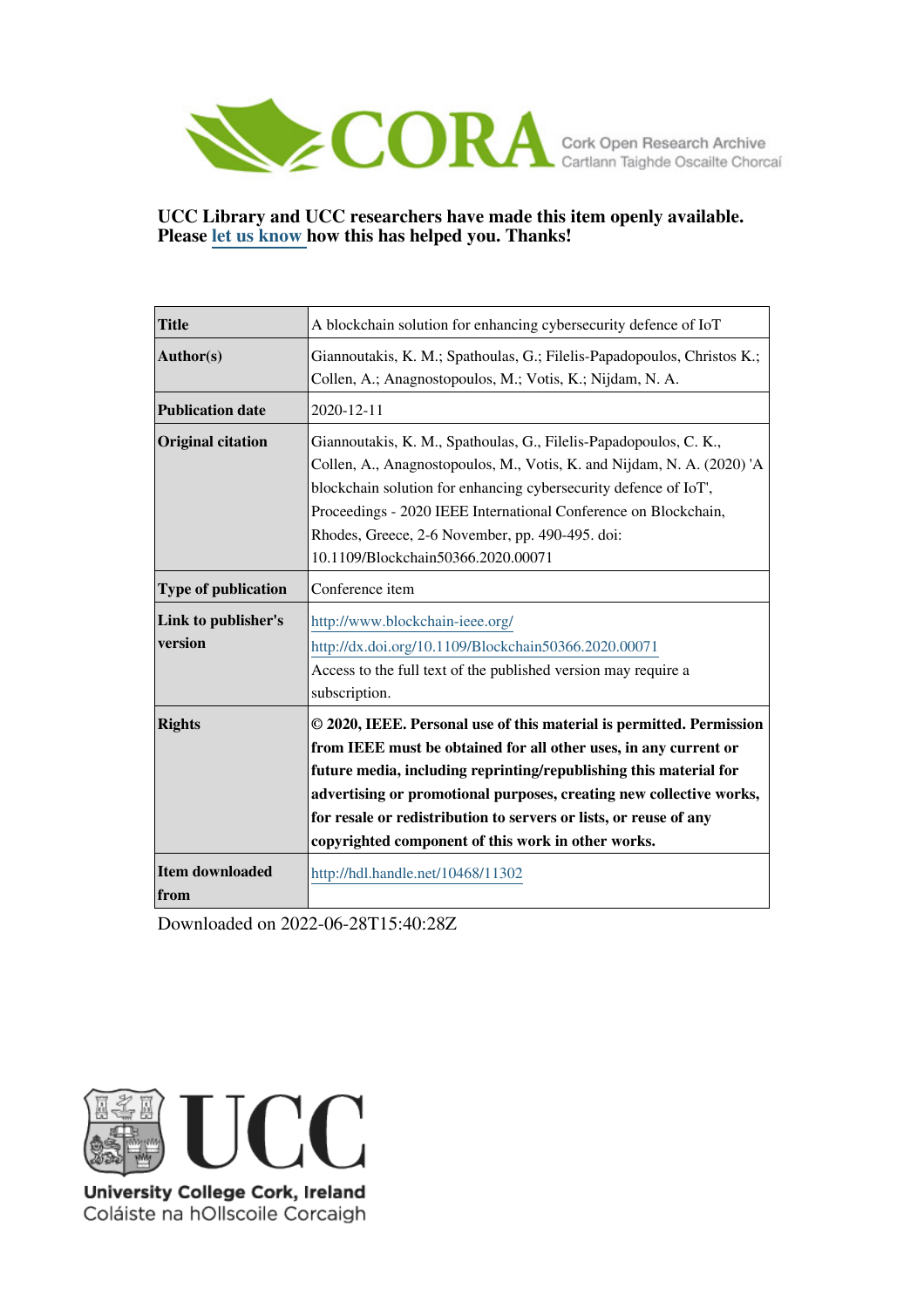# A Blockchain Solution for Enhancing Cybersecurity Defence of IoT

K. M. Giannoutakis<sup>1</sup>, G. Spathoulas<sup>2</sup>, C. K. Filelis-Papadopoulos<sup>3</sup>, A. Collen<sup>4</sup>,

M. Anagnostopoulos<sup>5</sup>, K. Votis<sup>6</sup>, N. A. Nijdam<sup>7</sup>

<sup>16</sup>*Information Technologies Institute, Centre for Research and Technology Hellas*, Thessaloniki, Greece

<sup>25</sup>*Dept. of Information Security and Communication Technology*, Gjøvik, Norway

<sup>3</sup>*Department of Computer Science, University College Cork*, Cork, Ireland

<sup>47</sup>*Centre Universitaire d'Informatique, University of Geneva*, Geneva, Switzerland

<sup>16</sup>{kgiannou, kvotis, }@iti.gr, <sup>3</sup>christos.papadopoulos-filelis@cs.ucc.ie,

<sup>47</sup>{georgios.spathoulas, marios.anagnostopoulos}@ntnu.no,

<sup>25</sup>{anastasija.collen, niels.nijdam}@unige.ch

*Abstract*—The growth of IoT devices during the last decade has led the development of smart ecosystems, such as smart homes, prone to cyberattacks. Traditional security methodologies support to some extend the requirement for preserving privacy and security of such deployments, but their centralized nature in conjunction with low computational capabilities of smart home gateways make such approaches not efficient. Last achievements on blockchain technologies allowed the use of such decentralized architectures to support cybersecurity defence mechanisms. In this work, a blockchain framework is presented to support the cybersecurity mechanisms of smart homes installations, focusing on the immutability of users and devices that constitute such environments. The proposed methodology provides also the appropriate smart contracts support for ensuring the integrity of the smart home gateway and IoT devices, as well as the dynamic and immutable management of blocked malicious IPs. The framework has been deployed on a real smart home environment demonstrating its applicability and efficiency.

*Index Terms*—Blockchain, smart home, IoT, Cybersecurity

#### I. INTRODUCTION

Blockchain technology has been adopted during the last years in many application domains in order to strengthen security issues in a decentralized manner. Due to its nature, this technology has direct applicability to Internet of Things smart homes environments, as it can support security-related use cases.

In this work, a blockchain security defence mechanism is proposed targeting IoT smart homes. The framework supports smart contracts for implementing registration of users and hardware elements that constitute a smart home, while realizing security related operations for ensuring the integrity of these elements and blacklisting of malicious IPs. The methodology introduces a blockchain technology agnostic solution that can be adopted easily for any installation with minimal requirements on the smart home gateways.

The solution proposed, developed under GHOST EU project, [1]–[3] and coupled with behavioral anomaly detection procedures, provides a novel defence mechanism for smart homes. Towards this, a private Ethereum network has been established, for demonstrating the applicability and efficiency of the proposed implementation on lightweight hardware (Gateways) that is used for managing the IoT devices.

The rest of the paper is organized as follows. Section II discusses the related work on the research field, whereas Section III presents background information regarding its applicability on a real deployment using the Ethereum Blockchain infrastructure. Section IV presents the proposed components for enhancing the security of smart home installations, while Section V summarizes the conclusions of the study.

#### II. RELATED WORK

A 2016 literature review [4] identified various research papers that use the Blockchain technology in other areas beyond cryptocurrencies, including data storage management, identity management, rating systems, data and goods trading, with only four use cases being identified as applicable in the context of IoT. Nevertheless, the IoT domain and its applicability for Blockchain solutions continued to raise attention in research and industrial deployments [5], [6]. The main reason behind this trend is the structure of the IoT, currently evolving to the Internet of Everything, where Blockchain ensures reliability and security of the IoT systems through its traceability and openness characteristics [7].

The use of the blockchain technology also recently gained interest in the cyber security domain. In particular, the use of smart contracts was incorporated in the design and implementation of a DDoS defence mechanism in [8]. The use of the existing public infrastructure of Ethereum to advertise blacklisted IPs suspected to be involved in ongoing DDoS attacks is fully exploited in this work. The use of timeout notions while creating white/black/grey lists of IP addresses for firewall and corresponding nodes classification is discussed in [9]. Another interesting approach of using blacklists is discussed in [10], in the field of Vehicular Wireless Networks.

The use of Blockchain in a smart home installation of IoT devices, discussed in [11], demonstrates the implementation of the security in smart homes in terms of confidentiality, integrity, and availability with a comparatively low overhead introduction. A secure communication platform in a smart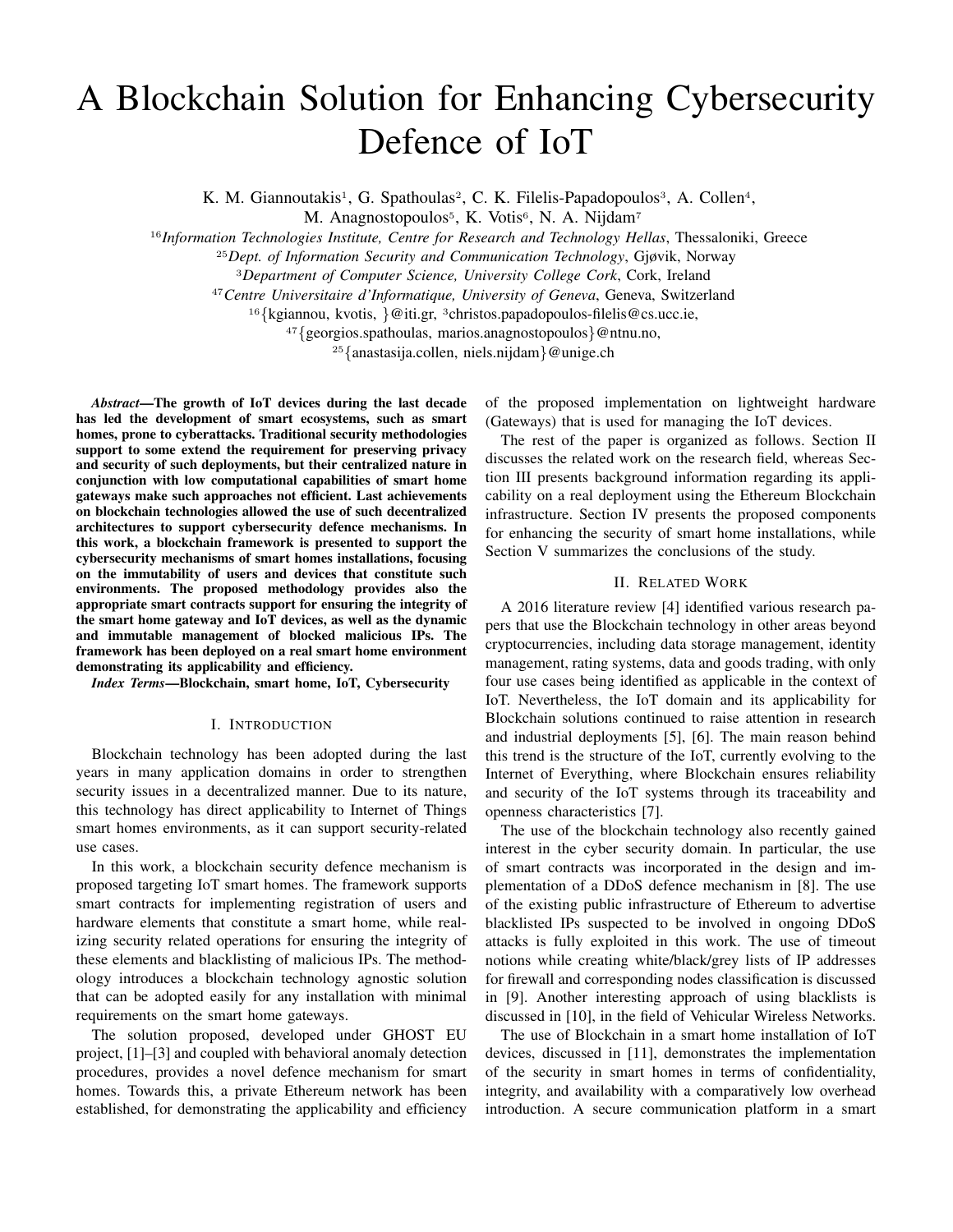city was presented in [12] as part of a Blockchain based security framework. A cost-effective secure architecture for smarthomes with promising results on the resources consumption and not requiring any cloud storage is presented in [13]. The presented model utilises a hybrid version of the Blockchain, consortium blockchain, where the user's performance as a node has been eliminated. Singh et al. developed an efficient and secure smarthome architecture [14], which is based on the cloud computing and Blockchain technology. This architecture provides a network attack detection and response system, yet it lacks the validation through the real deployment in the smarthomes.

Using the Blockchain technology, which mainly provides trust between nodes, seems to be an effective approach to facilitate the future underlying infrastructure for IoT. Huckle et al. presented IoT scenarios where Blockchain can be used to enable sharing economies of different assets [15]. By using smart IoT devices it is possible to automatically restrict or grant access to assets like vehicles or buildings according to rules implied by smart contracts without the need for any human intervention. Lee and Lee proposed to use the Blockchain to certify IoT devices running on the latest and most secure firmware [16]. This is an interesting approach, that could also employ the creation of an open market between manufacturers, end-users, validators and penetration testers. However, there are limitations with respect to the application of the proper rules in the devices to provide the initiative for all stakeholders to push for more secure firmware installed on deployed devices.

### III. BACKGROUND

GHOST - Safe-Guarding Home IoT Environments with Personalised Real-time Risk Control is an European Union Horizon 2020 Research and Innovation funded project [2], providing the deployment context for the herein presented SC use cases. The GHOST architecture, presented in [1], envisions a singular solution, deployed on a home gateway device, which is capable of monitoring all IoT devices in a smart home environment. It enables endusers (home habitants) to become aware and understand the cybersecurity risks (threats and vulnerabilities), and to take informative decisions affecting their cyber-physical security and privacy. The solution is built up from several layers, including the Data Interception and Inspection layer responsible for aggregating and analysing network traffic; the Contextual Profiling layer that further analyses on the output from the previous layer to establish device behaviour and more specifically report on anomalies; the Risk Assessment layer that gathers all the information about anomalies and correlates them to current and potential risks; finally the Control and Monitoring layer that presents a graphical interface to the end user.

As a cybersecurity solution it is imperative to be able to trust and rely on its execution. Meaning, the software itself and everything in its digital periphery are to be included in the integrity management to ensure a safe and trusted environment. Based on this understanding, along its execution pipeline several key aspects were identified as critical to ensure trust of the system. Blockchain technology has been used in the context of GHOST in various functions, namely integrity management of users and devices, firmware validation of the gateway and IoT devices and enhanced decision making through collective IP blacklisting. The integration of the SCs are part of the Blockchain Defence Infrastructure that interacts with each of the aforementioned GHOST layers.

The GHOST Blockchain Defence Infrastructure consists of a deployed private Ethereum Blockchain on top of an interconnected grid of smart home installations of IoT devices. Each smart home features a device that will act as the smart home gateway middleware and simultaneously as a Blockchain node. Due to their limited processing power, this type of devices act as light nodes, therefore additional, full nodes with adequate processing power are required to act as miners within the network.

#### IV. BLOCKCHAIN SOLUTION FOR CYBERSECURITY OF IOT

The component described herein is a blockchain based component that can be installed at a smart home gateway and provide enhanced cyber-security functionality for both the administrator of the installation and the smart home owner. The component can be applied in a context where there are one or more IoT service providers and multiple smart home installations. The component offers the following functionalities :

- Registration of Devices and Users and User Consent
- Firmware validation
- Collaborative IP blacklisting

*1) Registration of Devices and Users and User Consent:* The processes of registration of users and devices along with the management of the consent of users with respect to the service are tightly coupled and are implemented under the scope of the same smart contract. Data stored in the contract are anonymized hashes that can be retrieved by the distributed ledger and cross-checked with local stored information. This separation enables for deployment in public Blockchain environments, since publicly available information on the chain are stripped of description or other sensitive information. This approach simplifies registration of gateways and devices as well as permission handling.

The user access control is performed solely by the Smart Contract (SC). Three types of users are allowed:

- Owner: The Owner of the contract is the entity that deployed the SC on the Blockchain or gained the role by a transfer of ownership from a previous owner. The Owner is a superuser that can add or remove Administrators and Users, add or remove Gateways and IoT devices and add or remove certified software hashes. The Owner of the contract cannot be an owner of a Gateway. The user type for the Owner is 1.
- **Administrators:** The Administrator is an entity that has the same rights as the Owner, except that Administrators cannot add or remove other Administrators. The user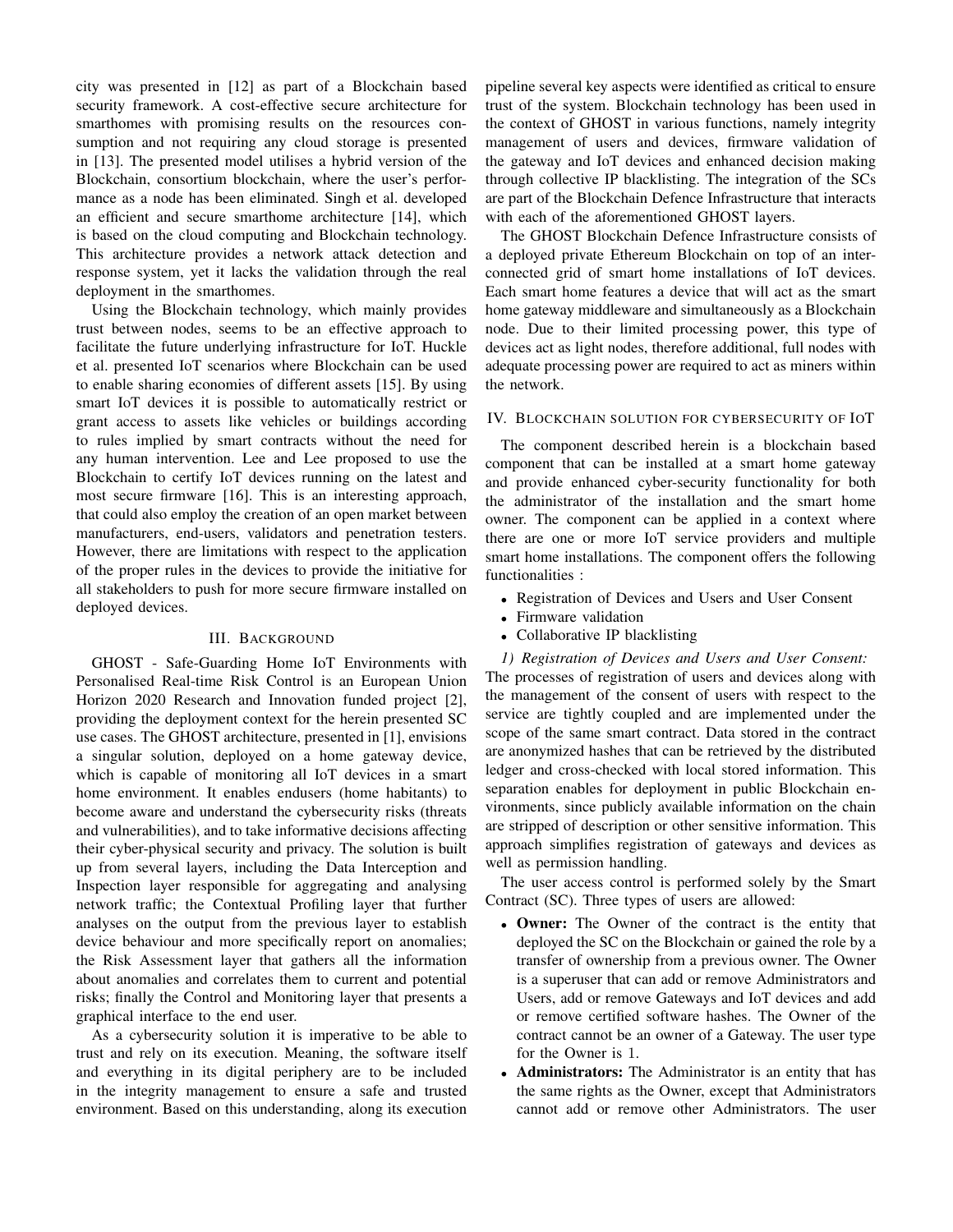type for the Administrators is 1, the same as the Owner. It should be noted that the Owner is also considered an Administrator. Administrators are not allowed to be owners of a Gateways, since this would be controversial to their role.

• User: The User is an entity that can sign or unsign the Consent related to the ownership of a Gateway. Users have no other rights. The user type for the Users is 10.

The SC retains Gateways as an array of structures inside the contract. Each Gateway structure retains its corresponding IoT devices. Each Gateway structure is composed of the following members:

- Gateway ID: This can be any unique string or a hashed string derived from a string describing the Gateway uniquely, i.e: its MAC address (or the hash of the MAC address). Derivation is performed using the SHA3 (Keccak256) hashing method. Uniqueness of the ID is checked during addition of Gateways. The Gateway ID is a mandatory input for registering a Gateway to the smart contract. Since MAC addresses are not considered as sensitive data, it can be used as Gateway IDs in plain text.
- Gateway status: The status of the Gateway is described by an unsigned integer that can be assigned the values 0 or 1 corresponding to deleted or active.
- Last modification: The last modification is the timestamp of the last action performed on the members or properties of a Gateway. In practice the timestamp coincides with the timestamp of the block that included the transaction that modified the Gateway.
- Owner (User): The address of the owner of the Gateway is retained in the Gateway structures. The address of the user owning the Gateway is required in order to link the Gateway to the user, as well as allow for restricting the signing / unsigning of the consent corresponding to that Gateway to its owner. The address of the owner is a mandatory input for registering a Gateway to the smart contract.
- Consent: The consent is expressed by the value of an unsigned integer. Consent can be 0 or 1.
- IoT devices list: The IoT devices are identified as unique strings (IDs) describing these devices (i.e. MAC address or the hash of the MAC address). These hashes are stored in an array.
- Number of IoT devices: A variable retaining the number of registered IoT active / inactive devices.

Following the same approach with the Gateways, the SC retains an array of IoT structures. Each IoT structure is composed of the following members:

• IoT device: This can be any unique string or a hashed string derived from a string describing the IoT uniquely, i.e: its MAC address (or the hash of the MAC address). Derivation is performed using the SHA3 (Keccak256) hashing method. Uniqueness of the ID is checked during addition of IoTs. The IoT ID is a mandatory input for

registering a Gateway to the smart contract. Since MAC addresses are not considered as sensitive data, it can be used as Gateway IDs in plain text.

- IoT status: The status of the IoT is described by an unsigned integer that can be assigned the values 0 or 1 corresponding to deleted or active.
- Last modification: The last modification is the timestamp of the last action performed on the members or properties of an IoT. In practice the timestamp coincides with the timestamp of the block that included the transaction that modified the IoT.
- IoT type: The IoT type is expressed by the value of a hex string representing the type of an IoT device (i.e Motion Sensor, etc).
- IoT uuid: The IoT uuid are identified as the hashed value of the universal unique identifier with which system Administrators add the device in the local Gateway database.

The uniqueness of a Gateway, before addition to the array of Gateways in the smart contract, is enforced by a mapping (injection)  $G$  from Gateway ID to an unsigned integer  $G: ID \rightarrow J$ . This mapping is also used for random access to the array. The default value of the integer corresponding to a registered gateway belongs to  $[1, N_{GW}] \subset \mathbb{N}$ , with  $N_{GW}$ denoting the total number of Gateways, while if a Gateway is not already registered the value  $J$  is zero. Random access to the elements of the Gateways array can be performed as  $Gateways[G(ID)-1] = Gateways[J-1]$ , for matrices with zero based indexing. Thus, addition of a Gateway requires  $G(ID) = J = 0$ . Each new Gateway is added in the end of the Gateways array in position  $N_{GW}$  and its corresponding value in the mapping is set to  $N_{GW} + 1$ . In order to remove a Gateway with Gateway ID  $(ID)$  the mapping is set to  $G(ID) = 0$  and the status of the Gateway is set to 0. This removal procedure does not involve moving or copying structures, thus enabling reduced computational complexity as well as cost for public blockchain deployments. To further improve performance, a variable denoting the number of registered Gateways  $N_{GW}^r$  (numOfGWs) is retained in the contract. This variable increases by 1 when a new Gateway is added and decreased by 1 on deletion. Retaining the number of registered Gateways in the contract, results in avoiding searching operations required by get type functions, thus reducing cost of deployment of the contract. It should be noted that deletion of a Gateway results in deletion of all its constituent IoT devices.

In the case of IoT devices, their registration follows the same procedure. Similarly, a mapping from IoT ID to an unsigned integer  $I : ID \rightarrow J$ . This mapping is also used for random access to the array of IoT structures. Random access to the elements of the  $IoTs$  array can be performed as  $I \circ T \circ [I(ID) - 1] = I \circ T \circ [J - 1]$ . Addition can be performed only if  $I(ID) = 0$ . The deletion of a device is performed by setting the status of the IoT device to 0 and  $I(ID) = J = 0$ . In order to improve performance, each Gateway retains the number of registered IoT devices  $N_{IoT}^r$ , avoiding search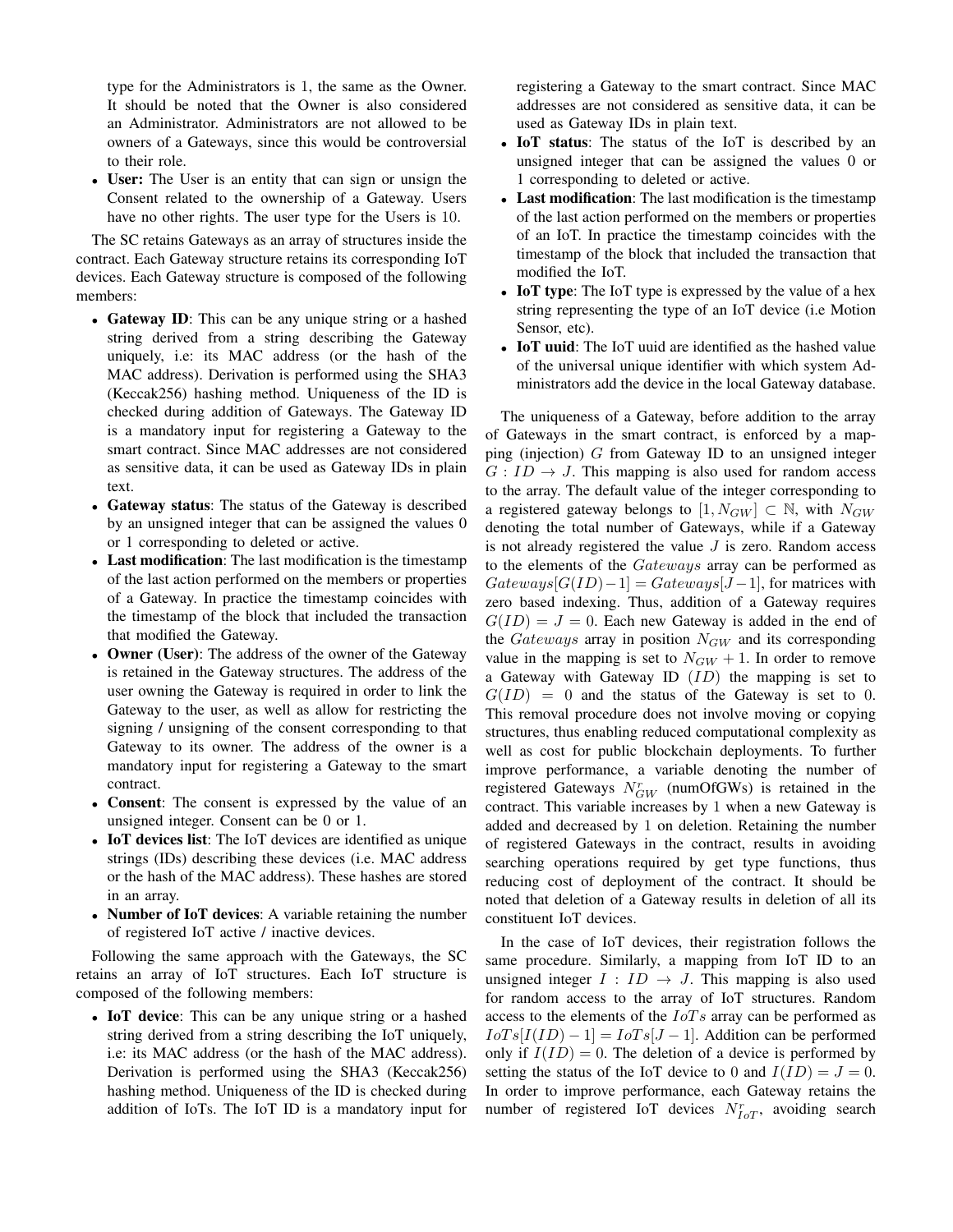operations during call of get type functions, thus reducing cost of deployment of the contract.

The registration / deletion of Gateways and IoT devices can be performed only by the Administrators.

The retrieval of information, concerning Gateways and IoT devices, from the SC can be performed with get type functions. These functions return info for all Gateways, info for a Gateway with a specific UID or info for all IoT devices of a Gateway with a specific UID.

The main functions that have been realised in the SC with regards to this functionality are:

- Registration of Users and Administrators: The Administrators are responsible for the registration of Users. The Administrators can be registered by the Owner of the SC. The Owner can also register Users. The contract retains a common registry to ensure uniqueness of Users and Administrators.
- Registration of Gateways: The Administrators, are able to register the Gateways and each Gateway is assigned to one registered User corresponding to its smart home. Each Gateway is described by a unique identifier, that can be derived, for example, by the MAC address or combination of other characteristics of the Gateway device. A User is identified by the Address on the blockchain. Moreover, administrators or the Owner of the smart contract can remove Gateways from the distributed ledger. After the registration of a Gateway, the User should sign the consent related to this Gateway. The contract retains a common registry to ensure uniqueness of Gateways.
- Registration of IoT devices: The registration of IoT devices is performed by the Administrators or the Owner of the contract. Each IoT is characterised by a unique id which can be derived its MAC address or combination of characteristics. The contract retains a common registry to ensure uniqueness of IoT devices across all Gateways.
- Signing / Unsigning of consent form: A User that owns a Gateway is able to sign the consent corresponding to its registered Gateway. The User side consent can be removed at any moment for a given Gateway.
- Change of ownership of the contract: The contract enables for change of ownership. The current Onwer can pass ownership of the contract to another blockchain address.

A visual representation of the main flows is depicted in Fig. 1.

*2) Firmware Integrity:* The second main functionality offered by the system is the validation of firmware of gateways and devices. The main concept is based on the fact that a significant number of cyber-security attacks relate to modifying one or more of the existing files of a system. The integrity of the firmware/software of each Gateway (and potentially of IoT devices that support that) is periodically checked against the SC. The administrator of the installation stores in the SC the hashes of all valid firmware/software versions released. A service that constantly runs in the Gateway calculates the hash of a predefined part of the filesystem and checks it against the



Fig. 1. An example flow of operations: (a) User registration, (b) Gateway registration from Administrator and signing of consent by the owning user, (c) Registration of constituent IoT devices, (d) Registration of hashes related to firmware, (e) Periodic check of software integrity of the Gateway and IoT devices.

set of hashes of the valid firmware versions stores in the SC. The component reports both the event of an invalid hash and the event of an interruption of the execution of the service (which could potentially be part of an attack).

The contract allows for registering hashes of firmware (or software) allowed for installation on the registered devices of the IoT system. These hashes are computed using a hashing scheme such as: *IMO*, *MD*<sub>5</sub>, *SHA*224, *SHA*256, *SHA*384 or SHA512 and are stored to the Blockchain through a mapping  $H : (HASH) \rightarrow B$ , with  $HASH$  denoting the computed hash after rehashing with the SHA3 method and B a Boolean value denoting existence. The computed hashes are rehashed in order to ensure constant size of the hash that would be given as input to the mapping. The integrity of the installed firmware can be checked frequently by the Gateway or other devices against hashes stored on the Blockchain.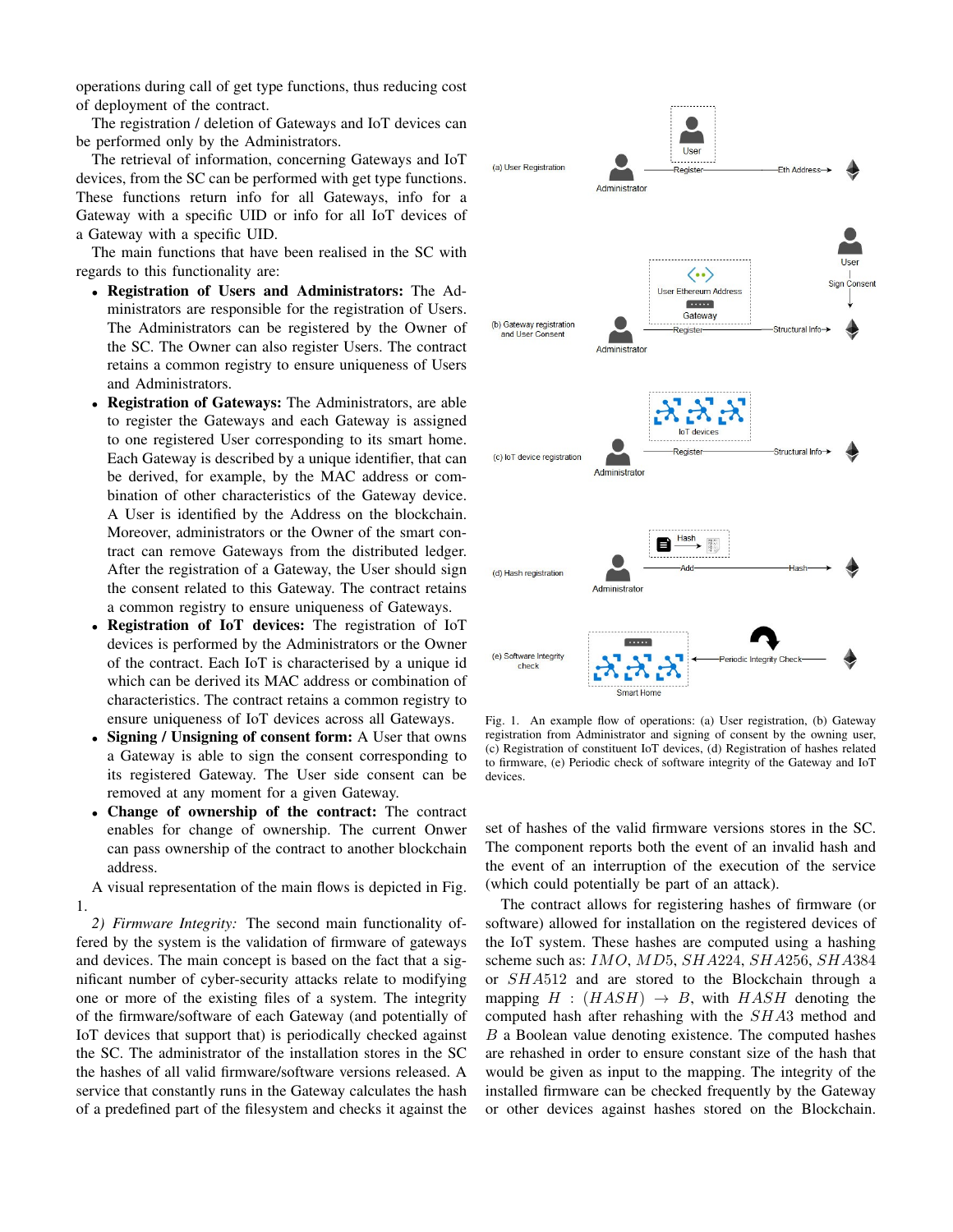The registration or removal of hashes can be performed by the Administrators. Moreover, the data structure (mapping) retaining all hashes is not iterable and can be accessed only randomly with knowledge of the hashes.

*3) Blocking Blacklisted IP Addresses:* Due to the distributed structure of IoT systems it is common to have information (through which knowledge can be produced) generated in different nodes of a network. Combining such knowledge can be beneficial for the whole system, given that the integrity of the combined data can be preserved. The functionality of the system proposed is related to the combination of the information about problematic IP addresses between different smart home installations. Two different types of IPs blacklisting are envisaged public and private. The first one refers to the functionality of a collaboratively maintained knowledge base for public IPs reputation. Each smart home gateway report IPs as malicious to a single smart contract while the same contract can be queried for a reputation score for a specific IP. The reported reputation score is cumulatively calculated upon the reports of all gateways. The second type refers to a private blacklisting / whitelisting functionality where each gateway has its own smart contract to which it backups to and restores from its locally maintained black and white lists. This feature will enable gateways to double check the integrity of their local lists.

*a) Public Blacklisting:* For the public blacklisting functionality, a shared and publicly available knowledge of potentially malicious IP addresses is maintained in a smart contract. The contract will contain a list of records, each one corresponding to the event that an installation (of the component) has reported an IP as malicious. These records cannot be maliciously altered or deleted, as such an action would need to alter data already stored in the blockchain, which is extremely hard.

The calculation of bad reputation score for each external IP, is mainly based upon three factors:

- the number recent reports related to the specific IP
- the cardinality of distinct report submitters for those records
- the time elapsed since each on of those reports

The main concept for the calculation approach is that, when reports for a specific IP start appearing, then its bad reputation score starts increasing. The more such reports come by the larger the score becomes. If those originate from the same source then each subsequent reports has a reduced effect to the final score. This practically protects the system from malicious users that would like to intentionally increase the bad reputation score for a specific IP (given that they control a single or a few identities in the system). Each reports effect is gradually limited as time goes by. In order for the score of an IP to remain high it is required to continuously have new reports for the specific IP from varying sources. This feature enables the gradual restoration of the reputation of the IP of a legitimate host, that a malicious user has temporarily taken control of.



Fig. 2. Reputation score for a specific IP

The formula that calculates a bad reputation score for each IP is depicted in Equation 2. The approach of dividing the time in discrete time frames or steps has been applied to implement a scheme that takes into account more recent values with a higher weight. The score is calculated for a specific time period, a specific length of time steps denoted as  $t_p$ . If the current time step it  $t_n$ , then the score is:

$$
score = \sum_{t=t_n-t_p}^{t=t_n} -\ln\left(cf\right)sr_t(\lambda)^{t_n-t} \tag{1}
$$

The  $sr_t$  is equal to 1, if there is a record for the IP in time step t and equal to 0 otherwise. The summation does not accumulate values for the time steps at which no record exists for the specific IP.

The  $\lambda$  factor is a decay parameter that takes values in the range  $(0, 1)$ . The higher the value of  $\lambda$  is the strongest the memory of the scheme is. Lower  $\lambda$  values mean that the scoring scheme penalises old values in a more heavy way.

Finally, the  $cf \in [0, 1]$  parameter stands for the cardinality factor and penalises the case where all records come from the same submitting address. It is equal to the ratio of the nember of distinct submitters to the total number of records for the specific IP that have been reported in the time window  $[t_n-t_p, t_n].$ 

$$
cf = \frac{submitters}{records} \tag{2}
$$

This parameter practically protects the reputation of IP from spamming accounts, that would want to harm the owner of an IP by repeatedly submitting blacklisting records for this IP.

Figure 2 shows the calculated reputation score for a particular malicious IP, given that the relevant reports for this IP are shown by the coloured dots. The colour of each dot represents the unique id of the submitter of the report. For instance, all red dots are representing submissions of Submitter 1, all blue dots come from Submitter 2 etc.

It is evident in the graph that the scoring scheme values reports according to how recent they are. This is why the score starts to decrease with time after a specific report, at least until a new report is submitted. The rate at which the